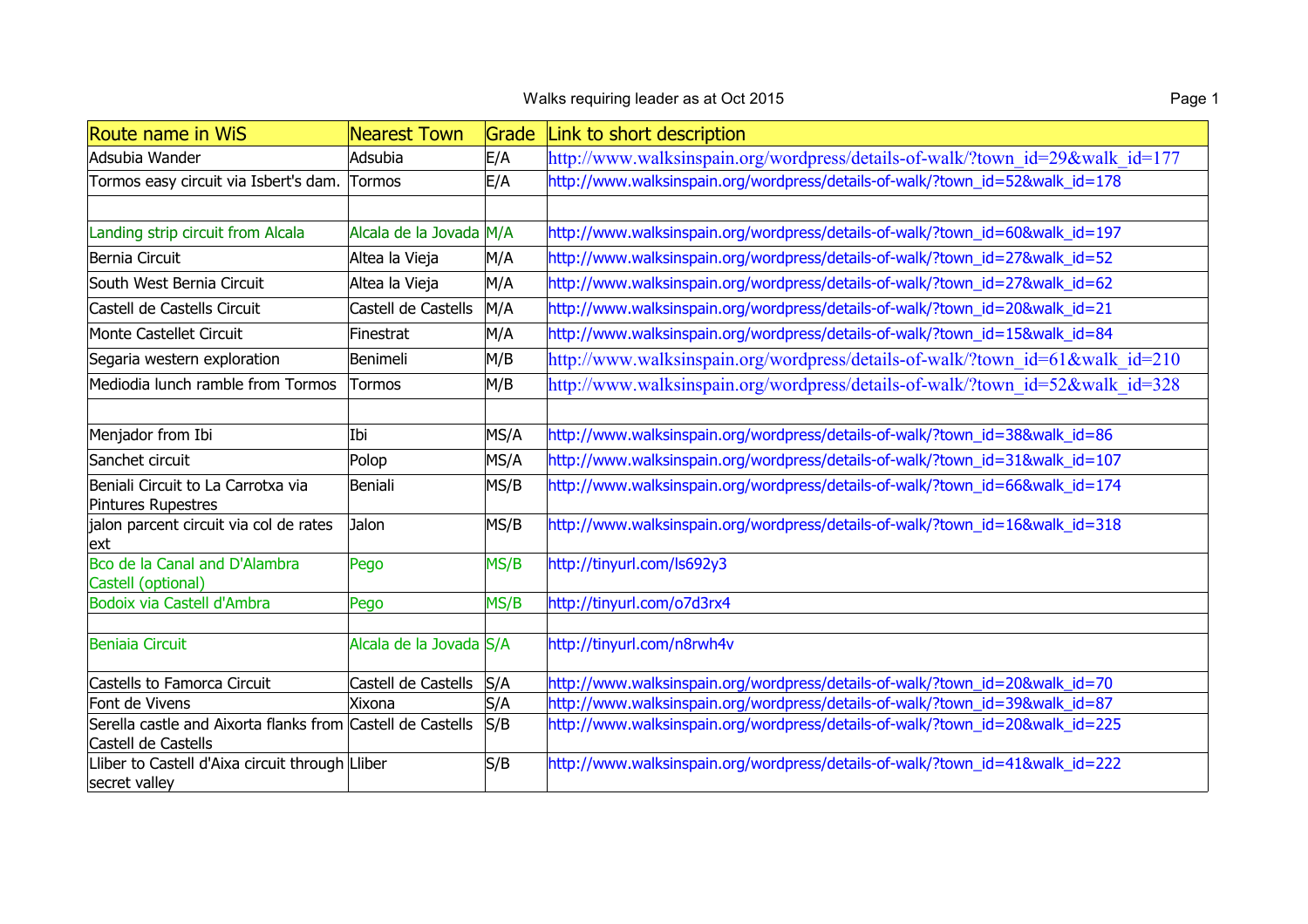| <b>Route name in WiS</b>                                                                                                               | Nearest Town  | Grade | Link to short description                                                     |  |  |
|----------------------------------------------------------------------------------------------------------------------------------------|---------------|-------|-------------------------------------------------------------------------------|--|--|
| Sanchet circuit extended                                                                                                               | Polop         | S/B   | http://www.walksinspain.org/wordpress/details-of-walk/?town_id=31&walk_id=108 |  |  |
| Sierra de Sireret via Rio Ebo - in<br>reverse                                                                                          | Val d'Ebo     | S/B   | http://www.walksinspain.org/wordpress/details-of-walk/?town_id=21&walk_id=245 |  |  |
| Solana West Circuit                                                                                                                    | Alcalali      | S/C   | http://www.walksinspain.org/wordpress/details-of-walk/?town_id=77&walk_id=214 |  |  |
| Miserat Summit & part Solana del<br>Garrofer Ridge                                                                                     | Val d'Ebo     | S/C   | http://www.walksinspain.org/wordpress/details-of-walk/?town_id=21&walk_id=319 |  |  |
| Cabezo d'Or                                                                                                                            | Busot         | VS/A  | http://www.walksinspain.org/wordpress/details-of-walk/?town_id=34&walk_id=204 |  |  |
| Los Tres Pueblos reversed and<br>extended                                                                                              | Tollos        | VS/A  | http://tinyurl.com/omytrlz                                                    |  |  |
| Miserat summit de Adsubia                                                                                                              | Adsubia       | VS/B  | http://tinyurl.com/n9l6rz6                                                    |  |  |
| Cabeco d'Or circuit and summit                                                                                                         | <b>Busot</b>  | VS/B  | http://www.walksinspain.org/wordpress/details-of-walk/?town_id=34&walk_id=204 |  |  |
| Miserat Summit (optional) via Castell Pego<br>Gallinera                                                                                |               | VS/B  | http://tinyurl.com/kgabm8n                                                    |  |  |
| Montduver figure of eight                                                                                                              | <b>Xeraco</b> | VS/B  | http://www.walksinspain.org/wordpress/details-of-walk/?town_id=76&walk_id=327 |  |  |
| NB Routes in green are originally Dave or Carol Harbach Routes - and Dave is happy to help anyone wishing to take<br>over any of these |               |       |                                                                               |  |  |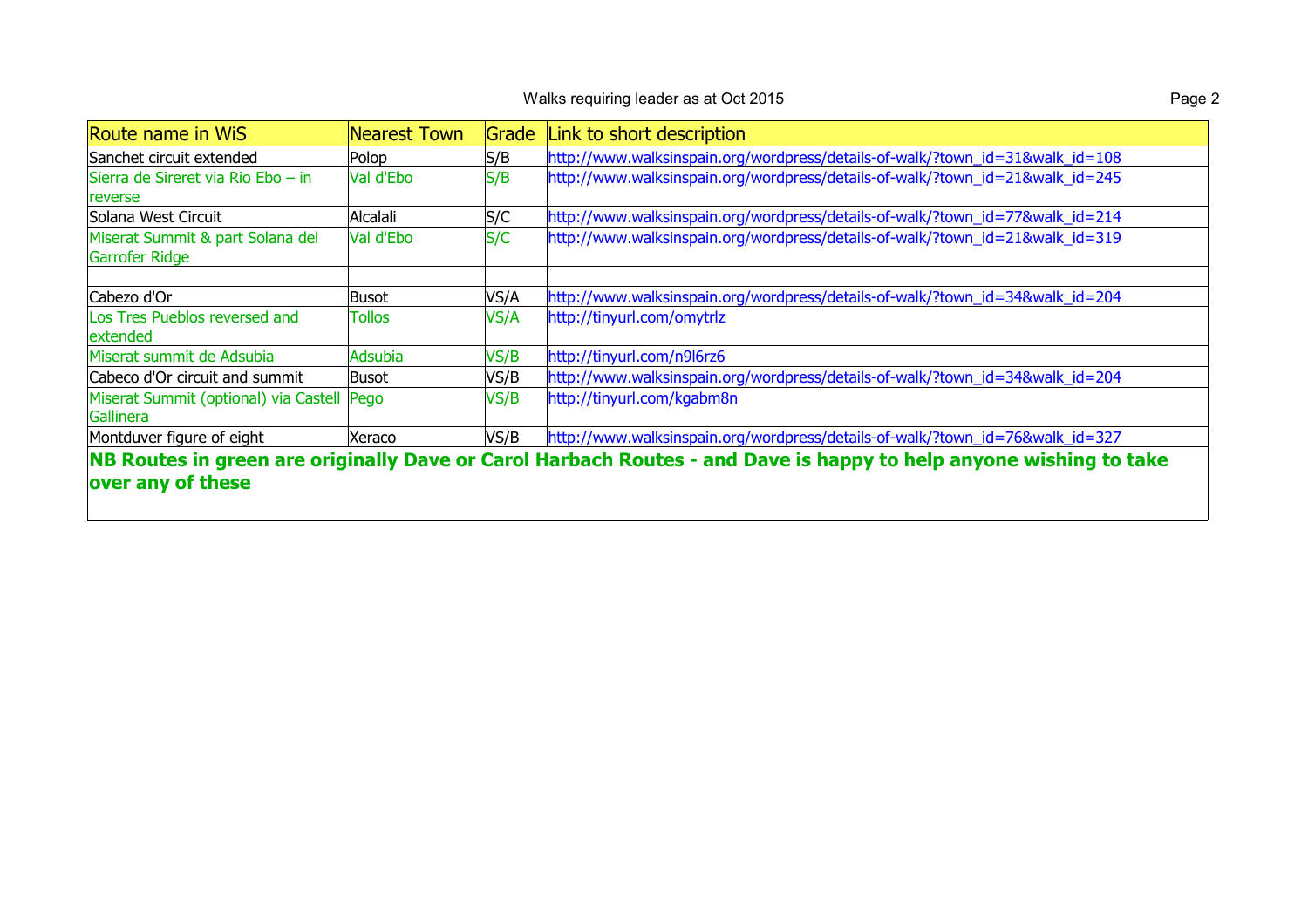Walks requiring leader as at Oct 2015 **Page 3** Page 3